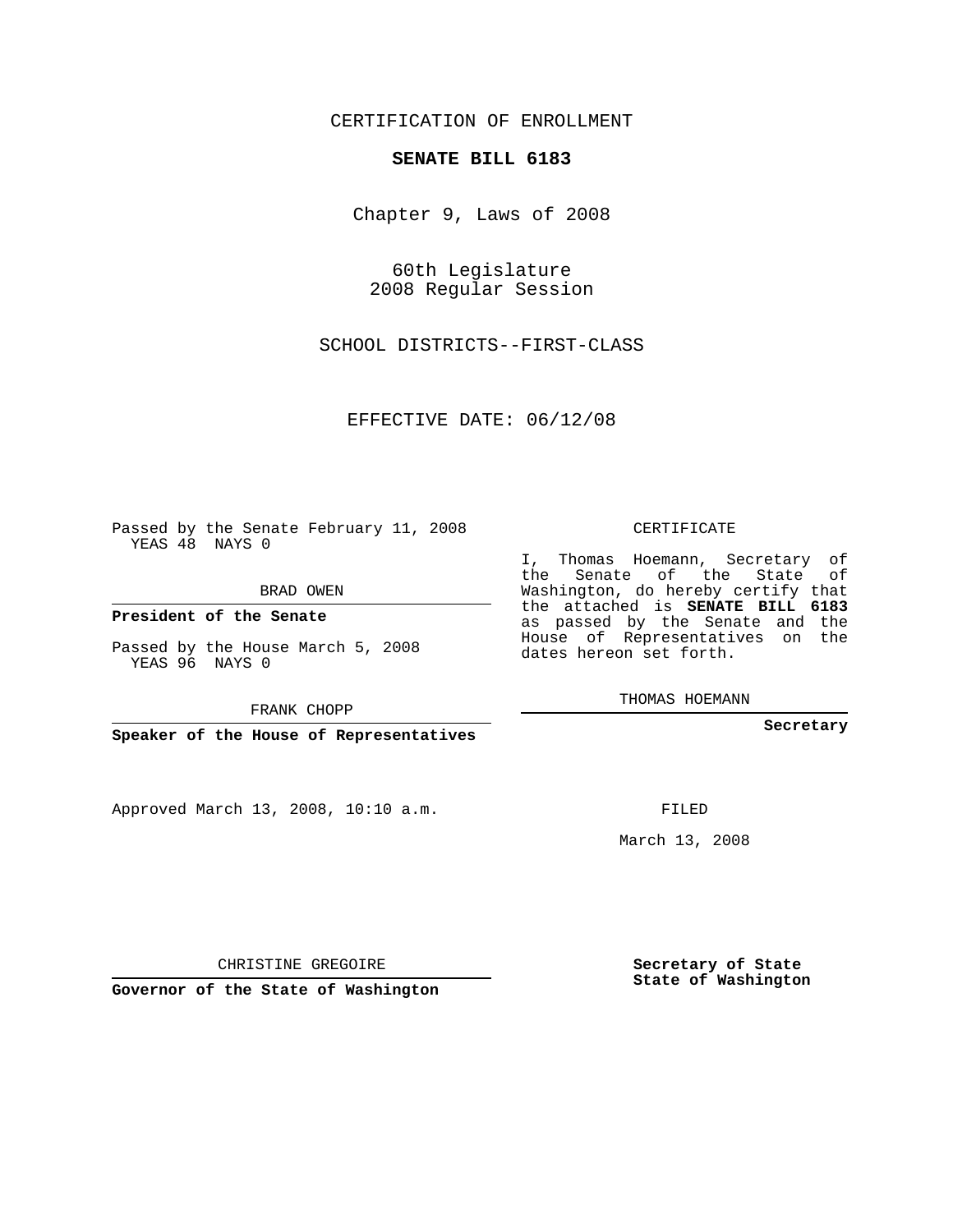## **SENATE BILL 6183** \_\_\_\_\_\_\_\_\_\_\_\_\_\_\_\_\_\_\_\_\_\_\_\_\_\_\_\_\_\_\_\_\_\_\_\_\_\_\_\_\_\_\_\_\_

\_\_\_\_\_\_\_\_\_\_\_\_\_\_\_\_\_\_\_\_\_\_\_\_\_\_\_\_\_\_\_\_\_\_\_\_\_\_\_\_\_\_\_\_\_

Passed Legislature - 2008 Regular Session

## **State of Washington 60th Legislature 2008 Regular Session**

**By** Senators Parlette, McAuliffe, Brandland, Tom, King, Hobbs, Holmquist, Kauffman, Weinstein, Eide, Zarelli, Rasmussen, Hewitt, Oemig, and Shin

Read first time 01/14/08. Referred to Committee on Early Learning & K-12 Education.

 1 AN ACT Relating to dissolution of school directors' districts in 2 first-class school districts; and reenacting and amending RCW 3 28A.343.050.

4 BE IT ENACTED BY THE LEGISLATURE OF THE STATE OF WASHINGTON:

 5 **Sec. 1.** RCW 28A.343.050 and 1990 c 161 s 3 and 1990 c 33 s 326 are 6 each reenacted and amended to read as follows:

 Upon receipt by the educational service district superintendent of a resolution adopted by the board of directors or a written petition 9 from a first-class or second-class school district signed by at least twenty percent of the registered voters of a school district previously divided into directors' districts, which resolution or petition shall request dissolution of the existing directors' districts and reapportionment of the district into no fewer than three directors' districts and with no more than two directors at large, the superintendent, after formation of the question to be submitted to the voters, shall give notice thereof to the county auditor who shall call and hold a special election of the voters of the entire school district to approve or reject such proposal, such election to be called,